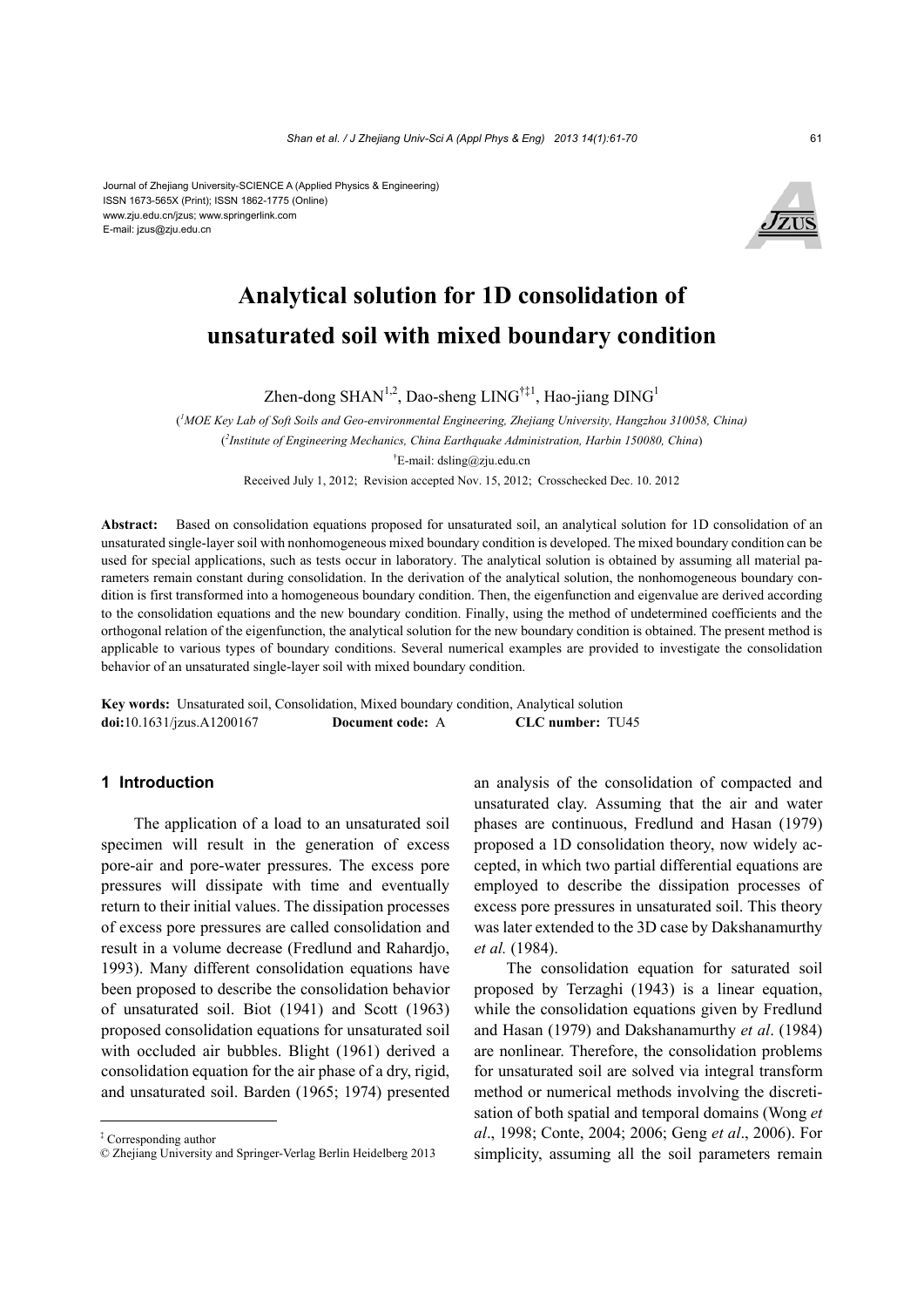constant during consolidation, Fredlund and Rahardjo (1993) presented 1D consolidation equations in the form of linear equations.

Using the simplified consolidation equations, several analytical solutions for the 1D consolidation of unsaturated soil have been published. Qin *et al*. (2008) adopted the Laplace transform method and gave an analytical solution for an unsaturated single-layer soil subjected to a large-area uniform load, with the top surface being permeable and the bottom surface being impermeable to air and water. Qin *et al*. (2010) obtained an analytical solution for unsaturated single-layer soil subjected to a gradually-increasing load using the same method and employing the same boundary condition as Qin *et al*. (2008). Shan *et al*. (2012) used the separation of variables method to give exact solutions for unsaturated single-layer soil subjected to an arbitrary load and with three types of boundary conditions.

These analytical solutions are for unsaturated single-layer soil with boundaries that are permeable or impermeable to both air and water phases. However, lab-testing equipment is commonly designed such that air flows upwards and water flows downwards during a test, i.e., the top boundary is permeable to air and impermeable to water, while the bottom boundary has the reverse condition. Fredlund and Rahardjo (1993) named this type of boundary condition a mixed boundary condition, the analytical solution for which has not been published.

As an extension of Shan *et al*. (2012), this paper presents an analytical method which can be used to solve various kinds of boundary value problems. As an example, an analytical solution for an unsaturated single-layer soil with mixed boundary condition is presented. Note that the material parameters in the consolidation equations are assumed to be constant during consolidation. This state may not be practical. However, the analytical solution of the simplified consolidation equation gives a preliminary description of the dissipation laws of the air and water pressures, and enables the study of the evolution law of the volume change of an unsaturated single-layer soil. Moreover, the analytical solution can be used to validate the accuracy of various numerical results. Section 2 outlines the consolidation equations for unsaturated soil, as proposed by Fredlund and Hasan (1979). The associated initial condition and mixed

boundary condition are imposed in section 3. In section 4, the derivation of the analytical solution is presented in detail. In section 5, several examples are given to illustrate some interesting features of unsaturated single-layer soil with mixed boundary condition.

# **2 Consolidation equations for unsaturated soil**

Fredlund and Hasan (1979) developed the basic equations for the 1D consolidation of unsaturated soil in the Cartesian coordinate system, based on the assumption that the air and water flows are continuous and interdependent. These equations are employed here to study the consolidation behavior of unsaturated soil. Assuming all variables depend on the *z* direction only, the consolidation equations are:

where

$$
\mathbf{u} = \begin{Bmatrix} u_{\rm w} \\ u_{\rm a} \end{Bmatrix}, \quad \mathbf{K} = \begin{bmatrix} C_{\rm v}^{\rm w} & 0 \\ 0 & C_{\rm v}^{\rm a} C_{\rm w} / C_{\rm a} \end{bmatrix},
$$
\n
$$
\mathbf{C} = \begin{bmatrix} 1 & C_{\rm w} \\ C_{\rm w} & C_{\rm w} / C_{\rm a} \end{bmatrix}, \quad \mathbf{Q} = \begin{Bmatrix} C_{\rm o}^{\rm w} q_{\rm t}(t) \\ C_{\rm o}^{\rm a} q_{\rm t}(t) C_{\rm w} / C_{\rm a} \end{Bmatrix}, \quad (2)
$$

 $Ku_{x} + Cu_{y} = Q$ , (1)

where  $u_w$  and  $u_a$  represent the excess pore-water and pore-air pressures, respectively, and  $q(t)$  is the external load. In addition

$$
C_{\rm w} = (m_{\rm 1k}^{\rm w} - m_{2}^{\rm w}) / m_{2}^{\rm w}, \quad C_{\rm v}^{\rm w} = k_{\rm w} / (\gamma_{\rm w} m_{2}^{\rm w}),
$$
  
\n
$$
C_{\sigma}^{\rm w} = m_{\rm 1k}^{\rm w} / m_{2}^{\rm w},
$$
  
\n
$$
C_{\rm a} = \frac{m_{2}^{\rm a} / m_{\rm 1k}^{\rm a}}{1 - m_{2}^{\rm a} / m_{\rm 1k}^{\rm a} - n(1 - S) / (\overline{u}_{\rm a} m_{\rm 1k}^{\rm a})},
$$
  
\n
$$
C_{\sigma}^{\rm a} = \frac{1}{1 - m_{2}^{\rm a} / m_{\rm 1k}^{\rm a} - n(1 - S) / (\overline{u}_{\rm a} m_{\rm 1k}^{\rm a})},
$$
  
\n
$$
C_{\rm v}^{\rm a} = \frac{k_{\rm a}}{\frac{\omega_{\rm a}}{RT} g m_{\rm 1k}^{\rm a} \overline{u}_{\rm a}} \left(1 - \frac{m_{2}^{\rm a}}{m_{\rm 1k}^{\rm a}} - n \frac{1 - S}{\overline{u}_{\rm a} m_{\rm 1k}^{\rm a}}\right),
$$
  
\n(3)

where  $k_w$  is the water permeability coefficient,  $k_a$  is the air permeability coefficient and *g* is the acceleration due to gravity.  $m_{1k}^w$  and  $m_{1k}^a$  are the coefficients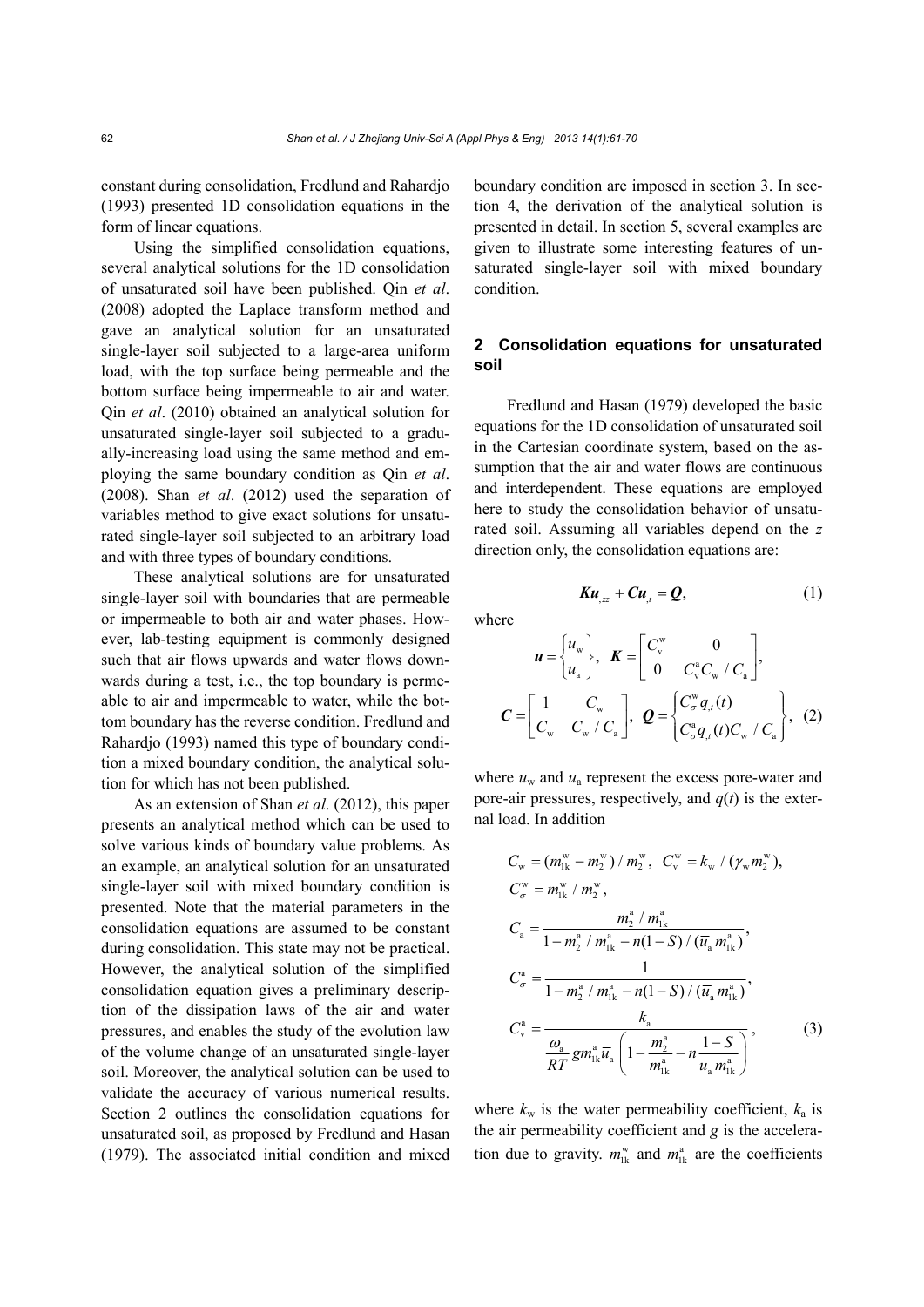of the water and air volume changes, respectively, due to the net normal stress  $\sigma$ <sup>-</sup> $u$ <sub>a</sub> for a  $K_0$ -load condition;  $m_2^{\text{w}}$  and  $m_2^{\text{a}}$  are the coefficients of the water and air volume changes, respectively, due to the matrix suction  $u_a$ <sup>-</sup> $u_w$ .  $\sigma$  is the total stress, *S* is the saturation of water, *n* is the porosity,  $\gamma_w$  is the unit weight of water, and  $\omega_a$  is the molecular mass of air.  $\overline{u}_a$  is the absolute pore-air pressure which can be expressed as  $\overline{u}_a = u_a + \overline{u}_{atm}$ , where  $\overline{u}_{atm}$  is the atmospheric pressure. When  $u_a$  is small or dissipates rapidly in the process of consolidation,  $\overline{u}_n$  can be considered to be constant (Conte, 2004), and let  $\bar{u}_a = u_{\text{atm}}$  in this study. *R* is the universal gas constant, and *T* is the absolute temperature which can be expressed as  $T=(t+273.16)$ *K*, where *t* is the temperature, °C.

The compression of unsaturated single-layer soil (Shan *et al*., 2012) can be obtained by

$$
C(t) = m_{1k}^{s} \int_{0}^{H} \{ [\sigma(z,t) - u_{a}(z,t)] - [\sigma(z,0) - u_{a}(z,0)] \} dz
$$
  
+ 
$$
m_{2}^{s} \int_{0}^{H} \{ [u_{a}(z,t) - u_{w}(z,t)] - [u_{a}(z,0) - u_{w}(z,0)] \} dz,
$$
  
(4)

where *H* is the thickness of the layer,  $m_{1k}^s = m_{1k}^w + m_{1k}^a$ and  $m_2^s = m_2^w + m_2^a$ . If the external load is constant, Eq. (4) can be simplified as the expression for compression given by Ausilio and Conte (1999).

## **3 Initial and boundary conditions**

To address the consolidation of an unsaturated single-layer soil (Fig. 1), associated initial and boundary conditions must be imposed. The following initial condition is employed:

$$
u(z,0) = g(z), \tag{5}
$$

where  $g(z) = {g_1(z), g_2(z)}^T$ , with  $g_1(z)$  and  $g_2(z)$  being arbitrarily specified functions.

The following boundary condition is considered:

$$
u_{w,z}(0,t) = f_1(t), u_a(0,t) = f_2(t),
$$
  

$$
u_w(H,t) = f_3(t), u_{a,z}(H,t) = f_4(t),
$$
 (6)

where  $f_i(t)$  ( $i=1, 2, 3, 4$ ) are arbitrarily specified functions. When  $f_i(t)$  ( $i=1, 2, 3, 4$ ) is equal to zero, boundary condition Eq. (6) becomes the mixed boundary condition as proposed by Fredlund and Rahardjo (1993).



**Fig. 1 An unsaturated single-layer soil with mixed boundary condition** 

#### **4 Derivation of the analytical solution**

The method of Shan *et al*. (2012) can address problems with three types of boundary conditions, but cannot solve problems with mixed boundary conditions. By incorporating some improvements to the method of Shan *et al*. (2012), the present method can be used to solve various kinds of boundary value problems. The solution procedure is illustrated below.

# **4.1 Transformation of nonhomogeneous boundary conditions**

Boundary condition Eq. (6) is nonhomogeneous, while the traditional eigenfunction expansion method can deal only with problems with homogeneous boundary conditions. To solve Eq. (1) subject to boundary condition Eq. (6) and initial condition Eq. (5), the vector  $\boldsymbol{u}$  is divided into

$$
u = ud + us, \t\t(7)
$$

where  $\boldsymbol{u}^s$  is a function which is specified to satisfy the nonhomogeneous boundary condition Eq. (6), and can be chosen simply as

$$
\boldsymbol{u}^s = \begin{cases} f_1(t)(z - H) \\ f_4(t)z \end{cases} + \begin{cases} f_3(t) \\ f_2(t) \end{cases} . \tag{8}
$$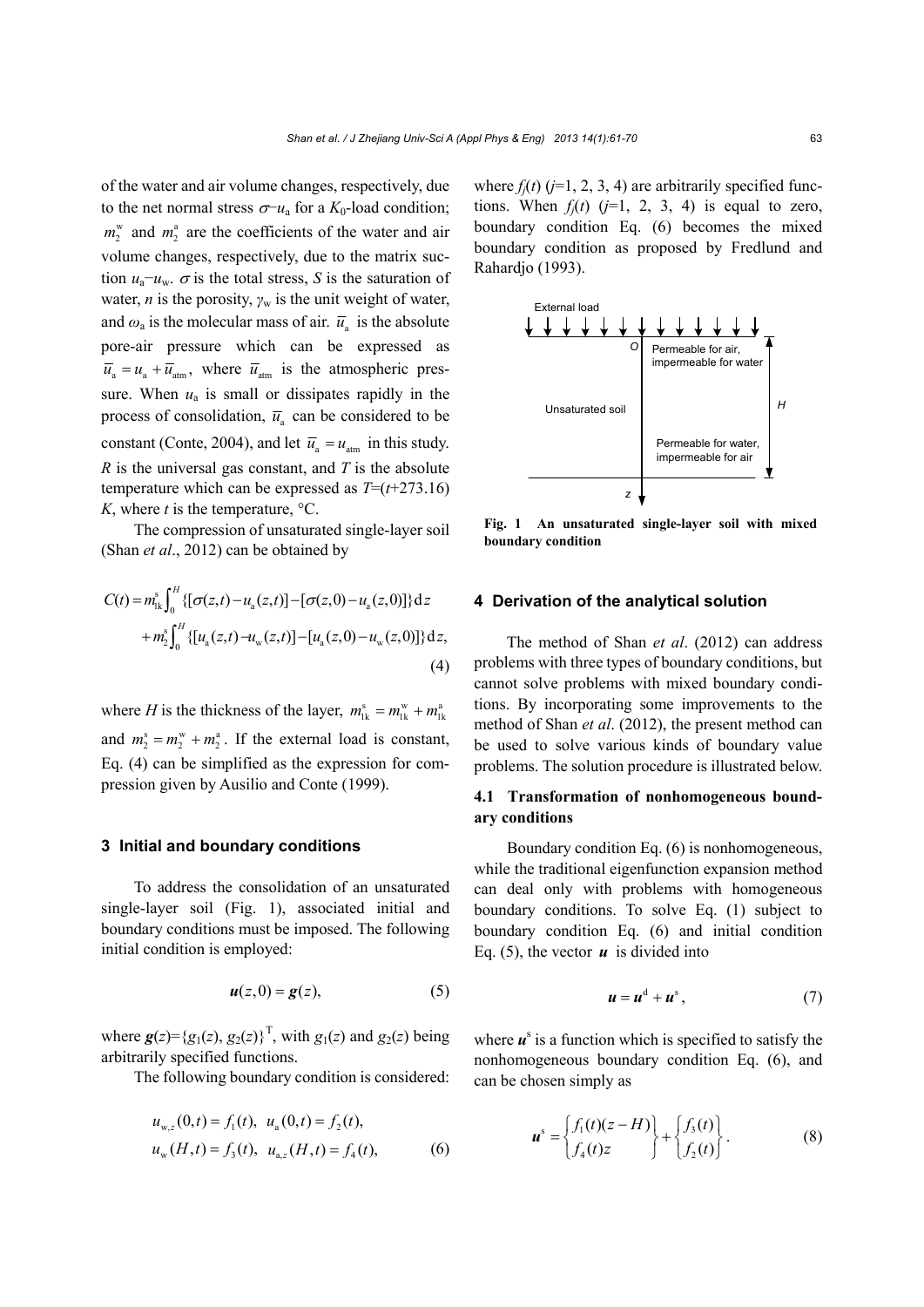By substituting Eq. (7) into Eq. (1), initial condition Eq.  $(5)$ , and boundary condition Eq.  $(6)$ , the governing equation in terms of  $u<sup>d</sup>$  is obtained as follows:

$$
K u_{,z}^d + C u_{,t}^d = Q - C u_{,t}^s, \qquad (9)
$$

which is subject to the following initial condition and homogeneous boundary condition:

$$
u^{d}(z,0) = g(z) - u^{s}(z,0),
$$
 (10)

$$
u_{w,z}^d(0,t) = 0, u_a^d(0,t) = 0,
$$
\n(11)

$$
u_w^d(H,t) = 0, u_{a,z}^d(H,t) = 0.
$$
 (11)

Thus, the nonhomogeneous boundary value problem (i.e., Eq. (1) subject to initial condition Eq.  $(5)$  and boundary condition Eq.  $(6)$ ) has been successfully transformed into a homogeneous boundary value problem (i.e., Eq. (9) subject to initial condition Eq. (10) and boundary condition Eq. (11)), which can be solved by the eigenfunction expansion method.

#### **4.2 Eigenfunction and eigenvalue**

To solve the nonhomogeneous partial differential Eq. (9), the following characteristic equation is first considered to derive the corresponding eigenfunction and eigenvalue:

$$
\mathbf{K}\mathbf{u}_{,zz}^{\mathrm{d}} + \mathbf{C}\mathbf{u}_{,t}^{\mathrm{d}} = \mathbf{0}.\tag{12}
$$

The solution of Eq. (12) has the following form:

$$
u^d = X^d(z) \exp(-\omega^2 t), \tag{13}
$$

where  $X^d(z) = {x_w^d(z), x_a^d(z)}^T$ , and  $\omega$  is the eigenvalue which is a non-negative real number. By substituting Eq. (13) into Eq. (12) and boundary condition Eq. (11), we obtain

$$
\boldsymbol{K\!X}_{,zz}^{\mathrm{d}}(z) - \omega^2 \boldsymbol{C\!X}^{\mathrm{d}}(z) = \boldsymbol{0},\tag{14}
$$

$$
x_{w,z}^d(0) = 0, \ x_a^d(0) = 0,
$$
  
\n
$$
x_w^d(H) = 0, \ x_{a,z}^d(H) = 0.
$$
 (15)

The solution of Eq. (14) under Eq. (15) will be described when  $\omega$ =0 and  $\omega$ >0.

When  $\omega$ =0, Eq. (14) can be simplified as

$$
\mathbf{KX}_{,zz}^d(z) = \mathbf{0}.\tag{16}
$$

As the determinant of matrix  $\boldsymbol{K}$  is not equal to zero, the general solution of Eq. (16) is as follows:

$$
X_0^d(z) = \begin{Bmatrix} c_{01} \\ c_{02} \end{Bmatrix} z + \begin{Bmatrix} d_{01} \\ d_{02} \end{Bmatrix},
$$
 (17)

where  $c_{01}$ ,  $c_{02}$ ,  $d_{01}$ , and  $d_{02}$  are constants. By substituting Eq. (17) into boundary condition Eq. (15), these constants in Eq. (17) can be determined, and thus we can obtain:

$$
X_0^d(z) = 0 \ (\omega = 0), \tag{18}
$$

which can be eliminated.

When  $\omega > 0$ , the general solution of Eq. (14) can be chosen simply as

$$
X^d(z) = F \exp(\beta_d z), \tag{19}
$$

where  $\beta_d$  is an unknown constant, and **F** is an undetermined second-order vector. Substituting Eq. (19) into Eq. (14), the following equation in terms of  $\vec{F}$  is obtained:

$$
(\boldsymbol{K}\boldsymbol{\beta}_{d}^{2}-\boldsymbol{\omega}^{2}\boldsymbol{C})\boldsymbol{F}=\boldsymbol{0}.
$$
 (20)

If, and only if, the determinant of the above coefficient matrix is equal to zero, Eq. (20) has a nonzero solution, and thus we obtain the following equation in terms of *β*<sub>d</sub>:

$$
y^4 - by^2 + c = 0,\t(21)
$$

$$
y = \beta_d / \omega, b = (C_v^a + C_v^w) / (C_v^a C_v^w),
$$
 (22)

$$
c = (1 - C_{\rm a} C_{\rm w}) / (C_{\rm v}^{\rm a} C_{\rm v}^{\rm w}). \tag{22}
$$

To solve Eq. (21), we first obtain the two expressions of  $y^2$ , labeled *A* and *B*, respectively, i.e.,

$$
A = (b + \sqrt{\Delta})/2, \quad B = (b - \sqrt{\Delta})/2, \quad A = b^2 - 4c. \tag{23}
$$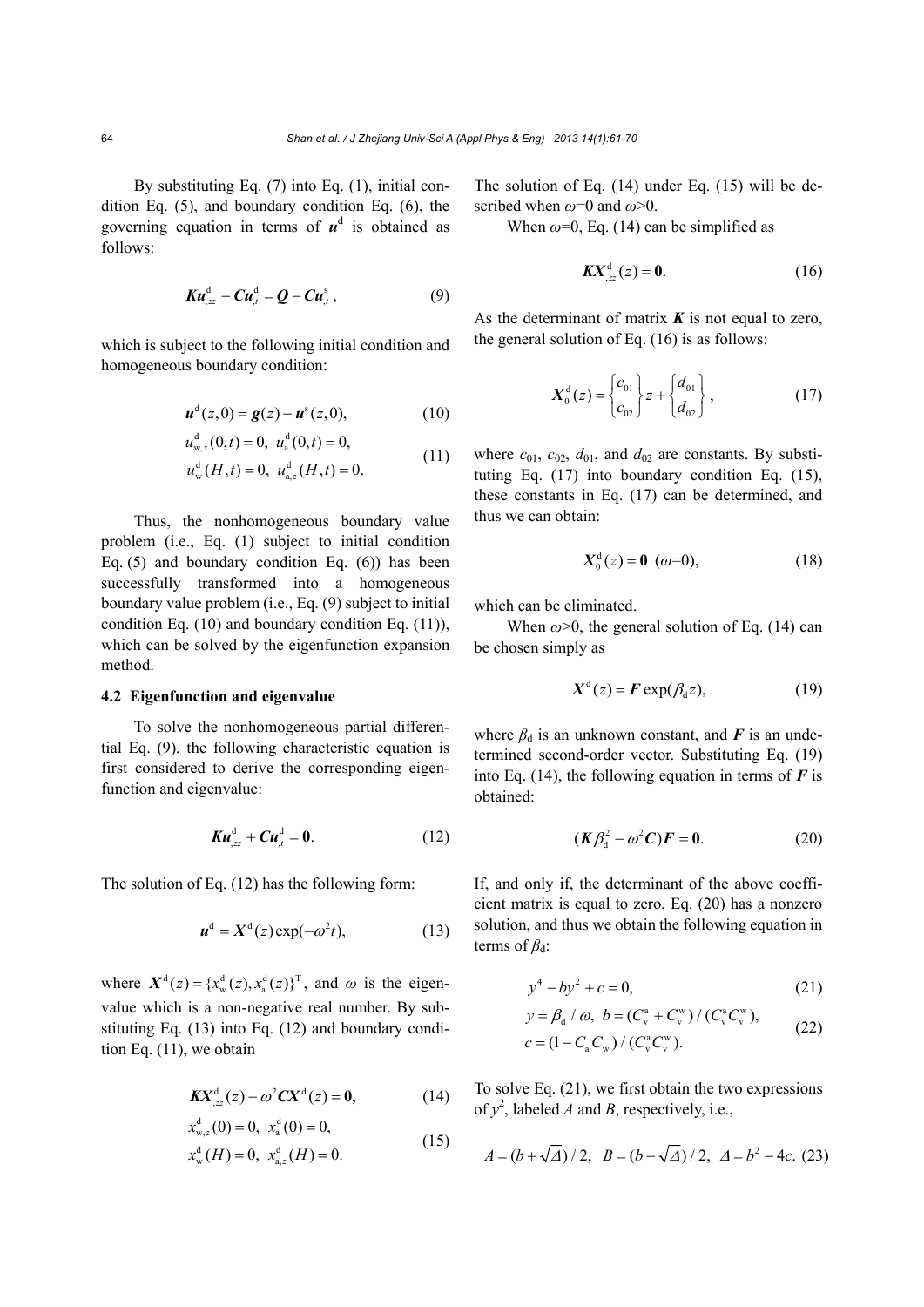According to the signs (positive or negative) and the size relation of the constants *Δ*, *b*, and *c*, the solution *y* of Eq. (21) has different expressions, which should be discussed in detail from a mathematical point of view. The case *Δ*>0, *c*>0, and *b*>0 is studied in this paper because most unsaturated soils satisfy this situation, including the five groups of material parameters of Kaolin soil described by Fredlund and Rahardjo (1993). For other cases, the solution *y* can be obtained using the same method.

When *Δ*>0, *c*>0, and *b*<0, we know that *A*<0 and  $B<0$ ; thus, the four roots of Eq. (21) can be written as

$$
y_1 = i\alpha_1 = i\sqrt{-A}, y_2 = i\alpha_2 = i\sqrt{-B},
$$
  
 $y_3 = -i\alpha_1, y_4 = -i\alpha_2.$  (24)

Substituting  $y_i$  ( $j=1, 2, 3, 4$ ) into the first equation of Eq. (22),  $\beta_{d}$  is first obtained. Then, by substituting  $\beta_{d}$ into Eq. (20), the corresponding  $\vec{F}_i$  can be obtained as follows:

$$
F_1 = A_1G_1
$$
,  $F_2 = A_2G_2$ ,  $F_3 = A_3G_1$ ,  $F_4 = A_4G_2$ , (25)

where  $A_i$  ( $j=1, 2, 3, 4$ ) are constants, and

$$
\boldsymbol{G}_1 = \begin{Bmatrix} G_{11} \\ G_{12} \end{Bmatrix} = \begin{Bmatrix} C_{\rm w} \\ C_{\rm v}^{\rm w} A - 1 \end{Bmatrix}, \ \boldsymbol{G}_2 = \begin{Bmatrix} G_{21} \\ G_{22} \end{Bmatrix} = \begin{Bmatrix} C_{\rm w} \\ C_{\rm v}^{\rm w} B - 1 \end{Bmatrix}. \ (26)
$$

Therefore, the solution of Eq. (14) can be written as

$$
X(z) = F_1 \exp(i\alpha_1 \omega z) + F_2 \exp(i\alpha_2 \omega z)
$$
  
+  $F_3 \exp(-i\alpha_1 \omega z) + F_4 \exp(-i\alpha_2 \omega z)$   
=  $G_1[A_1 \exp(i\alpha_1 \omega z) + A_3 \exp(-i\alpha_1 \omega z)]$   
+  $G_2[A_2 \exp(i\alpha_2 \omega z) + A_4 \exp(-i\alpha_2 \omega z)].$  (27)

If, and only if,  $A_i$  are conjugate complex numbers,  $X(z)$ is a real function. We thus set  $A_1=(b_1 - ib_2)/2$ ,  $A_2=(b_3-b_4)/2$ ,  $A_3=\overline{A}_1$ , and  $A_4=\overline{A}_2$ . Eq. (27) can be transformed into:

$$
X^{d}(z) = G_{1}[b_{1} \cos(\omega \alpha_{1} z) + b_{2} \sin(\omega \alpha_{1} z)] + G_{2}[b_{3} \cos(\omega \alpha_{2} z) + b_{4} \sin(\omega \alpha_{2} z)],
$$
 (28)

where  $\omega$ >0 and  $b_j$  ( $j$ =1, 2, ,3, 4) are real numbers.

At this point, the eigenfunction of Eq. (9) under boundary condition Eq. (11) has been obtained as shown in Eqs. (18) and (28). As the next step, we start to determine the corresponding eigenvalue through boundary condition Eq. (15). By substituting Eq. (28) into Eq. (15), we obtain the following homogeneous system of linear equations:

$$
\begin{bmatrix} 0 & m_{12} & 0 & m_{14} \ m_{21} & 0 & m_{23} & 0 \ m_{31} & m_{32} & m_{33} & m_{34} \ m_{41} & m_{42} & m_{43} & m_{44} \end{bmatrix} \begin{bmatrix} b_1 \\ b_2 \\ b_3 \\ b_4 \end{bmatrix} = \begin{bmatrix} 0 \\ 0 \\ 0 \\ 0 \end{bmatrix},
$$
 (29)

where

$$
m_{12} = \alpha_1 G_{11}, \quad m_{14} = \alpha_2 G_{21}, \quad m_{21} = G_{12}, \quad m_{23} = G_{22},
$$
  
\n
$$
m_{31} = G_{11} \cos(\omega \alpha_1 H), \quad m_{32} = G_{11} \sin(\omega \alpha_1 H),
$$
  
\n
$$
m_{33} = G_{21} \cos(\omega \alpha_2 H), \quad m_{34} = G_{21} \sin(\omega \alpha_2 H),
$$
  
\n
$$
m_{41} = -\alpha_1 G_{12} \sin(\omega \alpha_1 H), \quad m_{42} = \alpha_1 G_{12} \cos(\omega \alpha_1 H),
$$
  
\n
$$
m_{43} = -\alpha_2 G_{22} \sin(\omega \alpha_2 H), \quad m_{44} = \alpha_2 G_{22} \cos(\omega \alpha_2 H).
$$

If, and only if, the determinant of the coefficient matrix is equal to zero, Eq. (29) has a nonzero solution, and thus we obtain the characteristic equation of  $\omega$ as follows:

$$
\frac{G_{12}^2 G_{21}^2 + G_{11}^2 G_{22}^2}{2G_{11} G_{12} G_{21} G_{22}} \cos(\omega \alpha_1 H) \cos(\omega \alpha_2 H) \n+ \frac{\alpha_1^2 + \alpha_2^2}{2\alpha_1 \alpha_2} \sin(\omega \alpha_1 H) \sin(\omega \alpha_2 H) = 1.
$$
\n(30)

This is a transcendental equation which has infinite positive roots labeled  $\omega_k$  ( $k=1, 2, ...$ ) from the smallest to the largest, respectively.

Using Eq. (29), a set of  $b_1$ ,  $b_2$ ,  $b_3$ , and  $b_4$  can be obtained as follows:

$$
b_{1k} = -\frac{G_{21}G_{22}[\alpha_2 \sin(\omega_k \alpha_1 H) - \alpha_1 \sin(\omega_k \alpha_2 H)]}{\alpha_1[G_{12}G_{21} \cos(\omega_k \alpha_2 H) - G_{11}G_{22} \cos(\omega_k \alpha_1 H)]},
$$
  
\n
$$
b_{2k} = -\frac{\alpha_2 G_{21}}{\alpha_1 G_{11}},
$$
  
\n
$$
b_{3k} = \frac{G_{21}G_{12}[\alpha_2 \sin(\omega_k \alpha_1 H) - \alpha_1 \sin(\omega_k \alpha_2 H)]}{\alpha_1[G_{12}G_{21} \cos(\omega_k \alpha_2 H) - G_{11}G_{22} \cos(\omega_k \alpha_1 H)]},
$$
  
\n
$$
b_{4k} = 1,
$$
\n(31)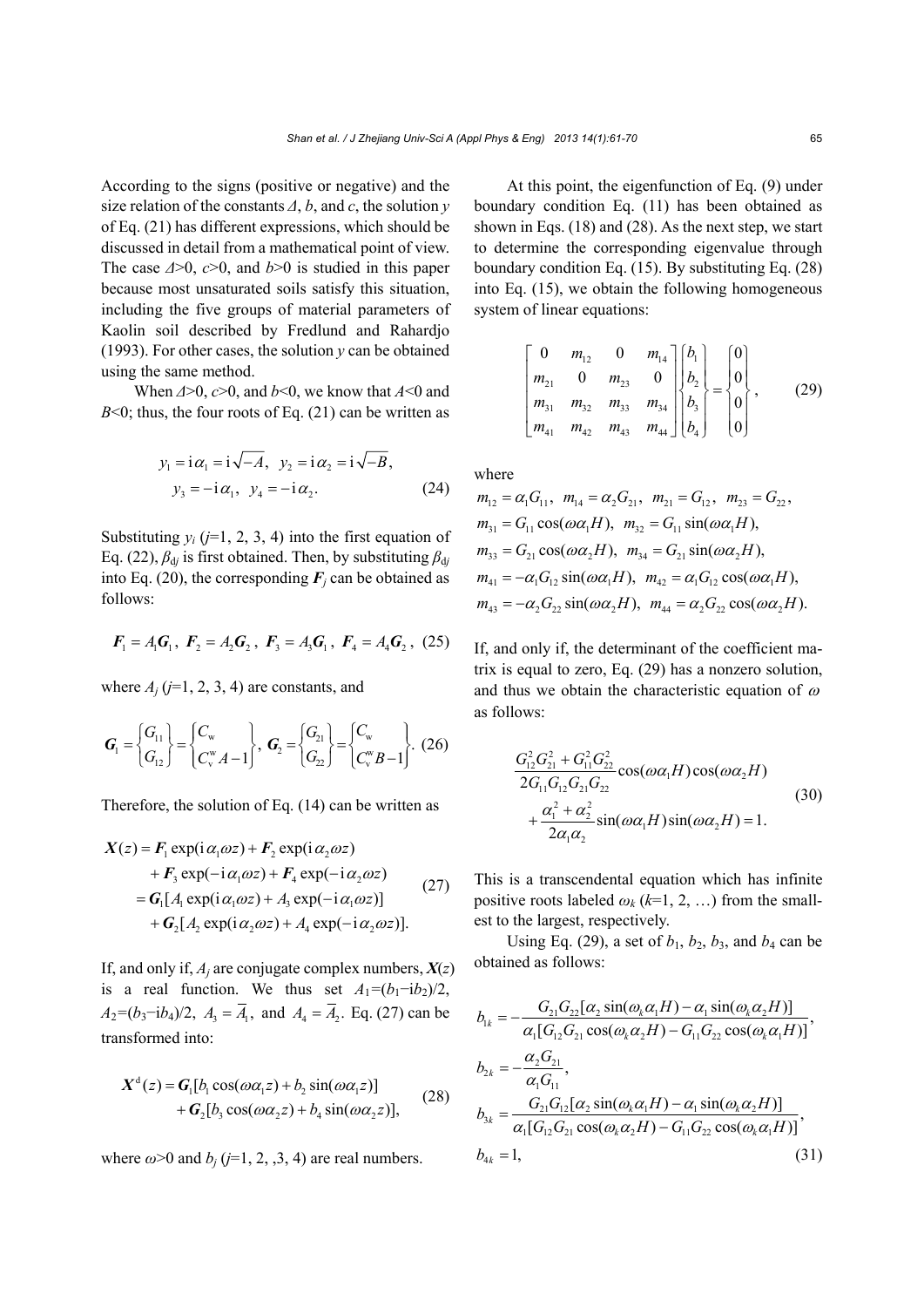where the subscript *k* indicates eigenvalue  $\omega_k$ . Considering Eqs. (18) and Eq. (28), the eigenfunction of Eq. (9) under boundary condition Eq. (11) can be written as

$$
X_k^d(z) = b_{1k} G_1 \cos(\omega_k \alpha_1 z) + b_{2k} G_1 \sin(\omega_k \alpha_1 z)
$$
  
+ 
$$
b_{3k} G_2 \cos(\omega_k \alpha_2 z) + b_{4k} G_2 \sin(\omega_k \alpha_2 z),
$$
 (32)

where the eignvalue  $\omega_k$  is determined by Eq. (30).

#### **4.3 Orthogonality of the eigenfunction**

In this section, we demonstrate the orthogonality of the eigenfunction, which will be used in the next section. Let  $\omega_p$  and  $\omega_q$  be eigenvalues and  $X^d_p(z)$ and  $X_q^d(z)$  the corresponding eigenfunctions. Using Eq. (12), the following two equations are obtained:

$$
\boldsymbol{X}_{q}^{\mathrm{d}} \boldsymbol{K} \boldsymbol{X}_{p,zz}^{\mathrm{d}} - \omega_{p}^{2} \boldsymbol{X}_{q}^{\mathrm{d}} \boldsymbol{C} \boldsymbol{X}_{p}^{\mathrm{d}} = 0, \qquad (33a)
$$

$$
X_p^{\mathrm{d}} K X_{q,\mathrm{zz}}^{\mathrm{d}} - \omega_p^2 X_p^{\mathrm{d}} C X_q^{\mathrm{d}} = 0. \tag{33b}
$$

By subtracting Eq. (33b) from Eq. (33a), integrating Eq. (33a) with respect to  $\overline{z}$  from 0 to  $H$ , then using the symmetry of matrix  $C$ , we obtain

$$
\int_0^H \left\{ \left[ \boldsymbol{X}_q^d \right]^{\mathrm{T}} \boldsymbol{K} \boldsymbol{X}_{p,z}^d - \left[ \boldsymbol{X}_p^d \right]^{\mathrm{T}} \boldsymbol{K} \boldsymbol{X}_{q,z}^d \right\} \mathrm{d}z - (\omega_p^2 - \omega_q^2) \int_0^H \left[ \boldsymbol{X}_p^d \right]^{\mathrm{T}} \boldsymbol{C} \boldsymbol{X}_q^d \mathrm{d}z = 0.
$$
 (34)

By using the method of integration by parts and the symmetry of matrix  $K$ , the first integration in Eq. (34) can be rewritten as

$$
\int_{0}^{H} \left\{ \left[ \boldsymbol{X}_{q}^{\mathrm{d}} \right]^{T} \boldsymbol{K} \boldsymbol{X}_{p,zz}^{\mathrm{d}} - \left[ \boldsymbol{X}_{p}^{\mathrm{d}} \right]^{T} \boldsymbol{K} \boldsymbol{X}_{q,zz}^{\mathrm{d}} \right\} \mathrm{d}z \n= \left[ \left[ \boldsymbol{X}_{q}^{\mathrm{d}} \right]^{T} \boldsymbol{K} \boldsymbol{X}_{p,z}^{\mathrm{d}} - \left[ \boldsymbol{X}_{p}^{\mathrm{d}} \right]^{T} \boldsymbol{K} \boldsymbol{X}_{q,z}^{\mathrm{d}} \right]_{0}^{H} \n= C_{\mathrm{v}}^{\mathrm{w}} \left[ \boldsymbol{x}_{\mathrm{w}q}^{\mathrm{d}} (H) \boldsymbol{x}_{\mathrm{w}p,z}^{\mathrm{d}} (H) - \boldsymbol{x}_{\mathrm{w}p}^{\mathrm{d}} (H) \boldsymbol{x}_{\mathrm{w}q,z}^{\mathrm{d}} (H) \right] \n- \boldsymbol{x}_{\mathrm{w}q}^{\mathrm{d}} (0) \boldsymbol{x}_{\mathrm{w}p,z}^{\mathrm{d}} (0) + \boldsymbol{x}_{\mathrm{w}p}^{\mathrm{d}} (0) \boldsymbol{x}_{\mathrm{w}q,z}^{\mathrm{d}} (0) \right] \n+ C_{\mathrm{v}}^{\mathrm{a}} C_{\mathrm{w}} \left[ \boldsymbol{x}_{\mathrm{a}q}^{\mathrm{d}} (H) \boldsymbol{x}_{\mathrm{a}p,z}^{\mathrm{d}} (H) - \boldsymbol{x}_{\mathrm{a}p}^{\mathrm{d}} (H) \boldsymbol{x}_{\mathrm{a}q,z}^{\mathrm{d}} (H) \right. \n- \boldsymbol{x}_{\mathrm{a}q}^{\mathrm{d}} (0) \boldsymbol{x}_{\mathrm{a}p,z}^{\mathrm{d}} (0) + \boldsymbol{x}_{\mathrm{a}p}^{\mathrm{d}} (0) \boldsymbol{x}_{\mathrm{a}q,z}^{\mathrm{d}} (0) \right] / C_{\mathrm{a}}.
$$
\n(35)

Substituting boundary conditions Eq. (15) into Eq. (35),

we know Eq. (35) equals zero. Eq. (34) can thus be simplified as follows:

$$
\int_0^H \left[ X_p^d(z) \right]^T \mathbf{C} X_q^d(z) dz = \begin{cases} 0, & p \neq q, \\ G_p, & p = q, \end{cases}
$$
 (36)

which indicates that  $X^d_p(z)$  is orthogonal to  $X^d_q(z)$ with respect to matrix  $C$ , where  $G_p$  is a constant which can be expressed as

$$
G_p = \int_0^H \left[ (x_{wp}^d)^2 + 2C_w x_{wp}^d x_{ap}^d + (x_{ap}^d)^2 \frac{C_w}{C_a} \right] dz, (37)
$$

where  $p = 1, 2, \cdots$ .

# **4.4 Analytical solution of the nonhomogeneous partial differential equation**

As the last step, we solve Eq. (9). By using the method of undetermined coefficients and the principle of linear superposition, the solution of Eq. (9) subject to initial condition Eq. (10) and boundary condition Eq. (11) can be written as

$$
\boldsymbol{u}^{\mathrm{d}}(z,t) = \sum_{k=1}^{\infty} X_k^{\mathrm{d}}(z) T_k(t), \tag{38}
$$

where  $X_k^d(z)$  are shown as Eq. (32).  $T_k(t)$  are undetermined scalar functions. Substituting Eq. (38) into Eqs.  $(9)$  and  $(10)$ , we have

$$
K\sum_{k=1}^{\infty} X_{k,zz}^{d}(z)T_{k}(t) + C\sum_{k=1}^{\infty} X_{k}^{d}(z)T_{k,t}(t) = Q - Cu_{,t}^{s}, (39)
$$

$$
\sum_{k=1}^{\infty} X_{k}^{d}(z)T_{k}(0) = g(z) - u^{s}(z,0). \qquad (40)
$$

$$
\sum_{k=1}^{n} (1 + k \cdot 1) \cdot k \cdot 10 = 0
$$
\n39) and (40) can be simplified through the or-

Eqs.  $(3)$ thogonality of  $X_k^d(z)$  as shown in Eq. (36). Pre-multiplying Eqs. (39) and (40) by  $[X_n^d(z)]^T$ , and then integrating Eqs. (39) and (40) with respect to *z* from 0 to *H*, we obtain

$$
T_{p,t}(t) + \omega_p^2 T_p(t) = S_p(t),
$$
\n(41)

$$
T_p(0) = \frac{1}{G_p} \int_0^H \left[ \mathbf{X}_p^d(z) \right]^{\mathrm{T}} \mathbf{C}[\mathbf{g}(z) - \mathbf{u}^s(z, 0)] \, \mathrm{d}z, \qquad (42)
$$

where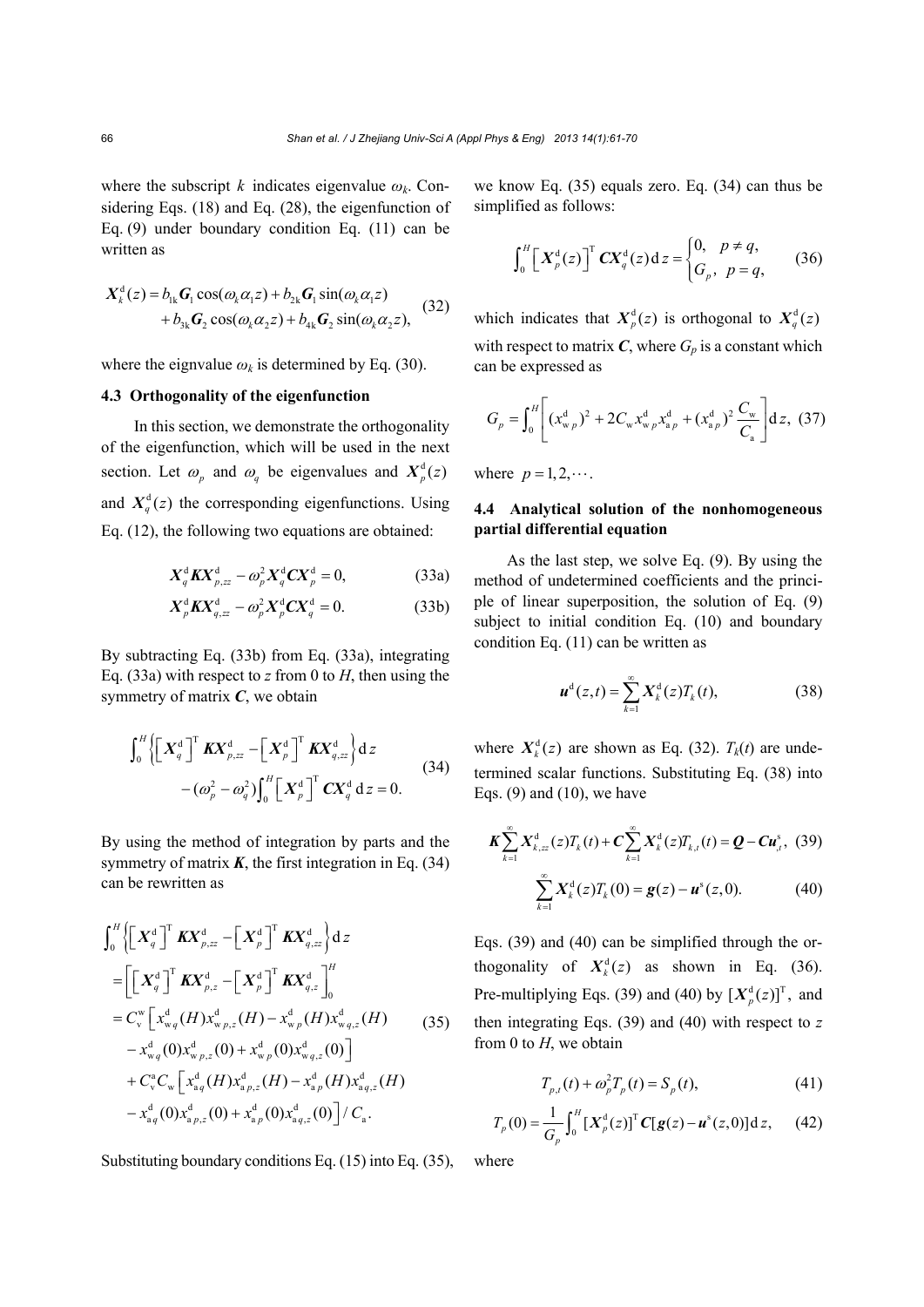$$
S_p(t) = \frac{1}{G_p} \int_0^H \left[ \boldsymbol{X}_p^d(z) \right]^{\mathrm{T}} (\boldsymbol{Q} - \boldsymbol{C} \boldsymbol{u}_x^s) \,\mathrm{d}\, z \,. \tag{43}
$$

The solution of Eq. (41) under initial condition Eq. (42) is given as follows:

$$
T_p(t) = e^{-\omega_p^2 t} T_p(0) + e^{-\omega_p^2 t} \int_0^t e^{\omega_p^2 \xi} S_p(\xi) d\xi.
$$
 (44)

By substituting Eq. (44) into Eq. (38),  $u^d(z, t)$  can be obtained. Substituting  $u^d(z, t)$  and  $u^s(z, t)$  into Eq. (7), the expression of  $u(z, t)$  is finally obtained.

## **5 Numerical examples**

All examples in this section adopt the following parameters (Qin *et al*., 2010):

$$
n = 0.50
$$
,  $S = 0.80$ ,  $h = 10$  m,  $k_w = 10^{-10}$  m/s,  
\n $m_{1k}^w = -0.5 \times 10^{-4}$  kPa<sup>-1</sup>,  $m_2^w = -2.0 \times 10^{-4}$  kPa<sup>-1</sup>,  
\n $m_{1k}^a = -2.0 \times 10^{-4}$  kPa<sup>-1</sup>,  $m_2^a = 1.0 \times 10^{-4}$  kPa<sup>-1</sup>, (45)

and the following necessary parameters:

$$
\gamma_w = 10 \text{ kN/m}^3
$$
,  $\overline{u}_a = u_{\text{atm}} = 101 \text{ kPa}$ ,  $t=20 \text{ }^{\circ}\text{C}$ ,  
\n $R = 8.31432 \text{ J/(mol·K)}$ ,  $T = (t + 273.16) \text{ K}$ ,  
\n $\omega_a = 29 \times 10^{-3} \text{ kg/mol}$ ,  $q_0 = 100 \text{ kPa}$ , (46)

where  $q_0$  is the amplitude of the external load.

It is assumed that the total stress  $\sigma(z, t)$  in unsaturated soil is zero before external excitation is applied to the layer, and the initial conditions are as follows:

$$
u_w(z,0) = 0, \ u_a(z,0) = 0. \tag{47}
$$

Note that both  $u_w$  and  $u_a$  are excess pore pressures. Assume the external excitation is a step load or an exponential load, as shown in Fig. 2, and

Step load:

$$
q(t) = q_0, \ t > 0. \tag{48}
$$

Exponential load:

$$
q(t) = q_0(1 - e^{-bt}), \quad b = 0.00005, \quad t > 0. \tag{49}
$$

## **5.1 Step load**

Assume an unsaturated single-layer soil is subjected to a step load and has the following boundary condition:

$$
u_{w,z}(0, t) = 0, u_a(0,t) = 0,
$$
  

$$
u_w(H, t) = 0, u_{a,z}(H, t) = 0.
$$
 (50)

Boundary condition Eq. (50) indicates that the top boundary is permeable to air and impermeable to water, while the bottom boundary has the reverse condition.

Fig. 3 shows the variation in the excess pore-air and pore-water pressures over time in *z*=5 m due to a step load. The application of the step load to the unsaturated single-layer soil results in the generation of excess pore-air and pore-water pressures. The excess pore pressures dissipate with time and eventually return to zero, and the dissipation of  $u_a$  is much faster than that of  $u_w$ . Also, the  $u_w$  dissipation curves show major differences for different *k*a, which means that variation in  $u_a$  has a significant influence on that of  $u_w$ . This is mainly because the dissipation of  $u_a$  is much faster than that of *u*w.

Fig. 4 illustrates how the excess pore-air and pore-water pressures vary with depth when  $k_a/k_w=1$ . The dissipation of  $u_a$  starts from the top part of the layer and gradually extends to the bottom part, and *u*<sup>a</sup> eventually returns to zero. However, the dissipation of  $u_w$  can be divided into two phases (Fig. 4). Due to the influence of  $u_a$ , the decrease in  $u_w$  in the top part is faster than that in the bottom part. But, after  $u_a$  is diminished, the dissipation of  $u_w$  in the bottom part is faster than that in the top part.

Fig. 5 shows the variation in the excess pore-air and pore-water pressures over time in the middle of the layer for different water saturations, when  $k_a/k_w=1$ . Instantaneous excess pore-air and pore-water pressure increases occur at the time when the step load is applied. Moreover, these instantaneous increases are larger at higher water saturation levels.

#### **5.2 Exponential load**

Assume an unsaturated single-layer soil is restricted by boundary condition Eq. (50) and subjected to an exponential load as shown in Eq. (49).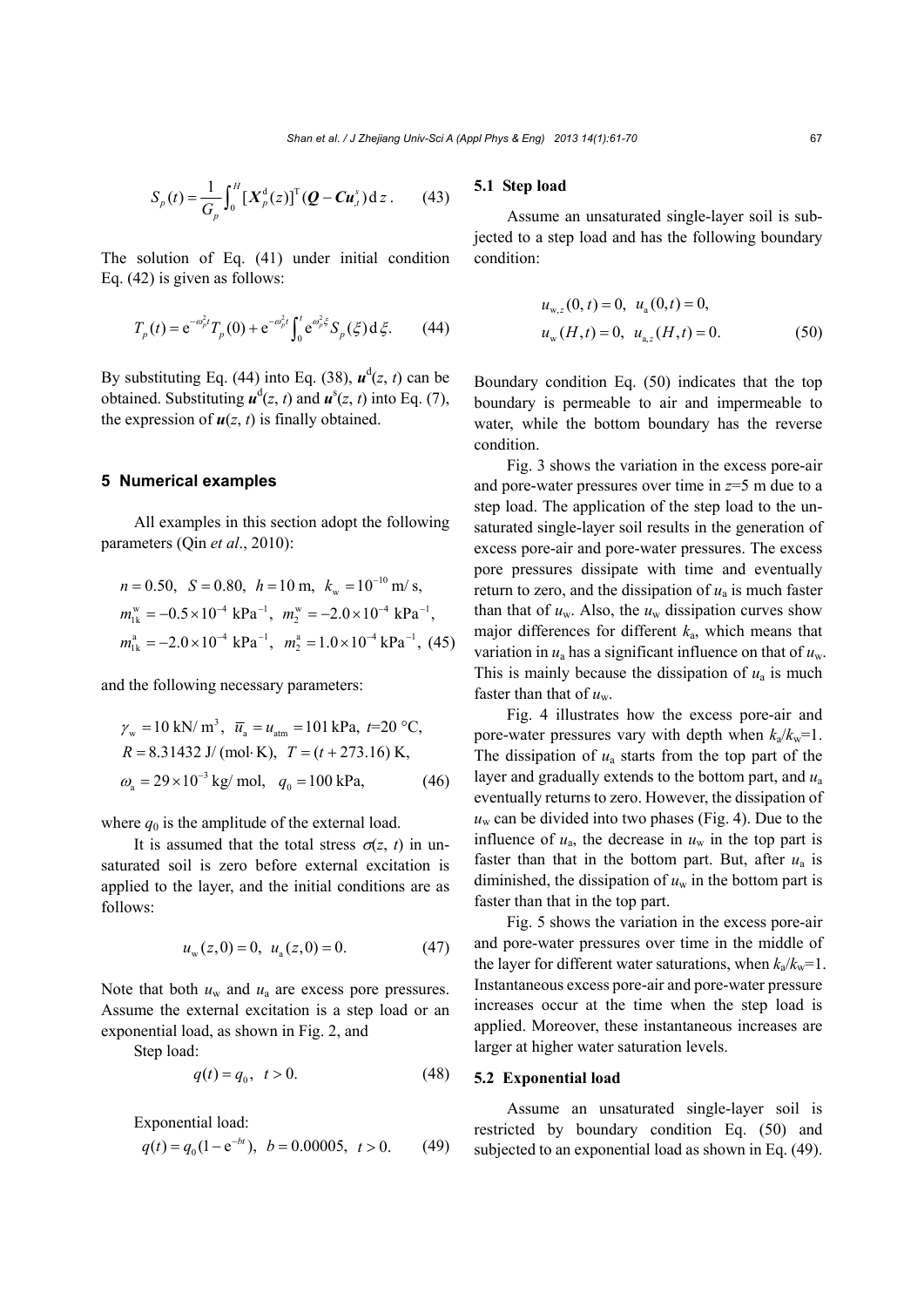

**Fig. 2 External excitation. (a) Step load; (b) Exponential load** 



**Fig. 3 Excess pore-air pressure (a) and pore-water pressure (b) over time in** *z***=5 m** 



**Fig. 4 Excess pore-air pressure (a) and pore-water pressure (b) over depth at different times** 



**Fig. 5 Excess pore-air pressure (a) and pore-water pressure (b) over time for different water saturation levels**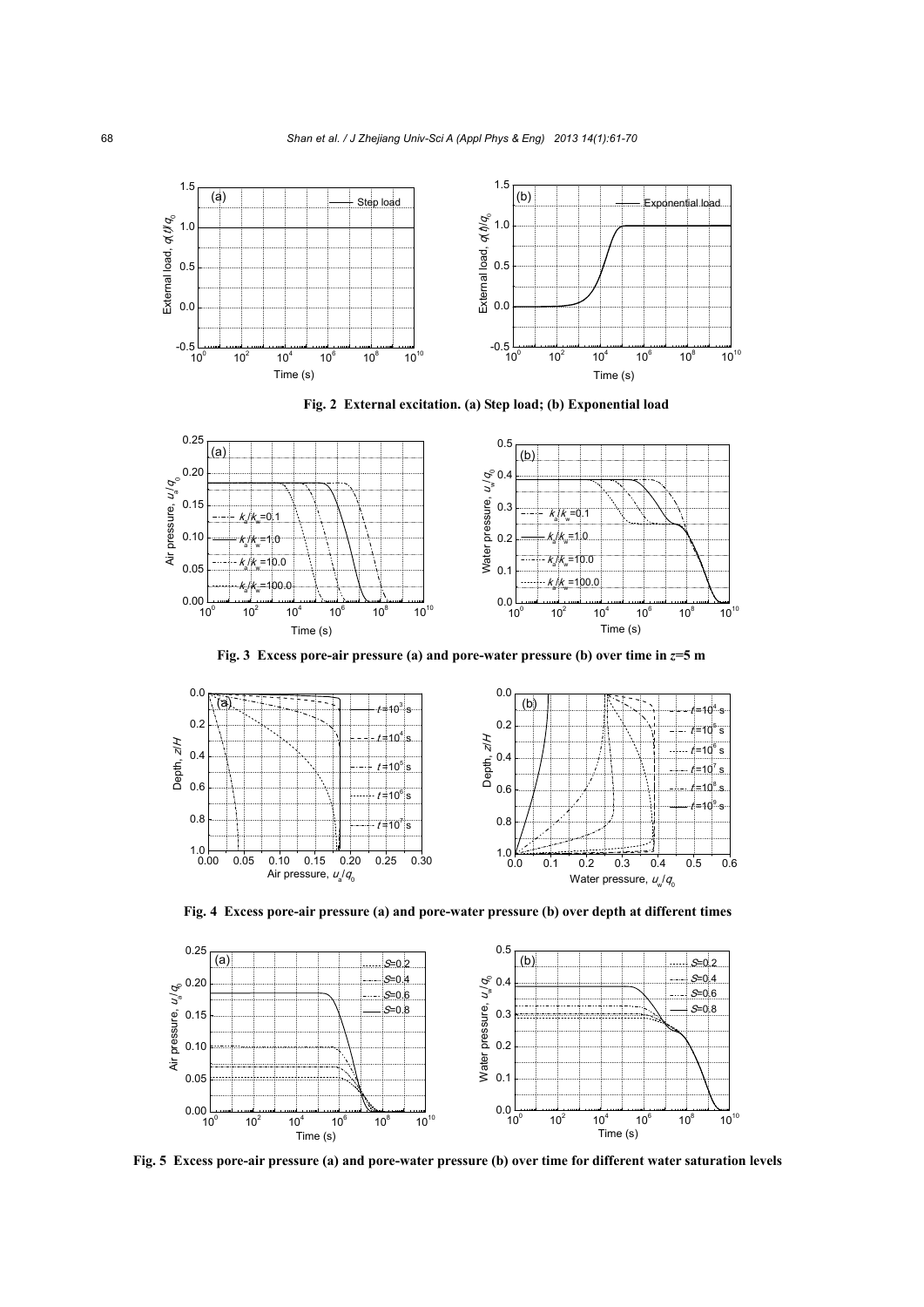Fig. 6 shows the variation in the excess pore-air and pore-water pressures over time in *z*=5 m. The application of the exponential load results in gradual increases in  $u_w$  and  $u_a$ . When the external load tends to be constant, the excess pore pressures no longer increase but gradually decrease with time, eventually returning to zero.

Fig. 7 shows typical plots of compressions of an unsaturated single-layer soil due to two different loads, where  $C_0 = m_{1k}^s q_0 H$ . The application of a step load (Fig. 7a) results in a "significant immediate compression". The compression of the layer then gradually increases and eventually becomes constant. If an unsaturated single-layer soil is subjected to an exponential load (Fig. 7b), the compression of the layer gradually goes up with the rise in the external load. When the external load becomes constant and the excess pore pressures are diminished, the compression becomes constant.

## **5.3 External air pressure**

Assume an unsaturated single-layer soil is subjected to a step load and has the following boundary condition:

$$
u_{w,z}(0,t) = 0
$$
,  $u_a(0,t) = q_0 \sin(\Omega t)$ ,



Boundary condition Eq. (51) means that the air pressure on the top boundary changes as a sine wave with time, and *Ω* denotes the frequency.

Fig. 8 shows how the excess pore-air and pore-water pressures vary with time in *z*=5 m due to a step load. Comparison of Fig. 8 and Fig. 3 shows the influence of the excess pore-air pressure on the boundary on the excess pore-air and pore-water pressures in unsaturated soil. The variation in the excess pore-air pressure on the boundary has a great influence on the excess pore-air and pore-water pressures in unsaturated soil. This is due mainly to the fast spread of air in unsaturated soil.

# **6 Conclusions**

The 1D consolidation of unsaturated single-layer soil with mixed boundary condition was studied based on the consolidation equations proposed by Fredlund and Hasan (1979), in which the material parameters are assumed to be constants during consolidation. The method described represents an extension of the method of Shan *et al*. (2012) and can be



**Fig. 7 Compressions of the unsaturated single-layer soil under step load (a) and exponential load (b)**